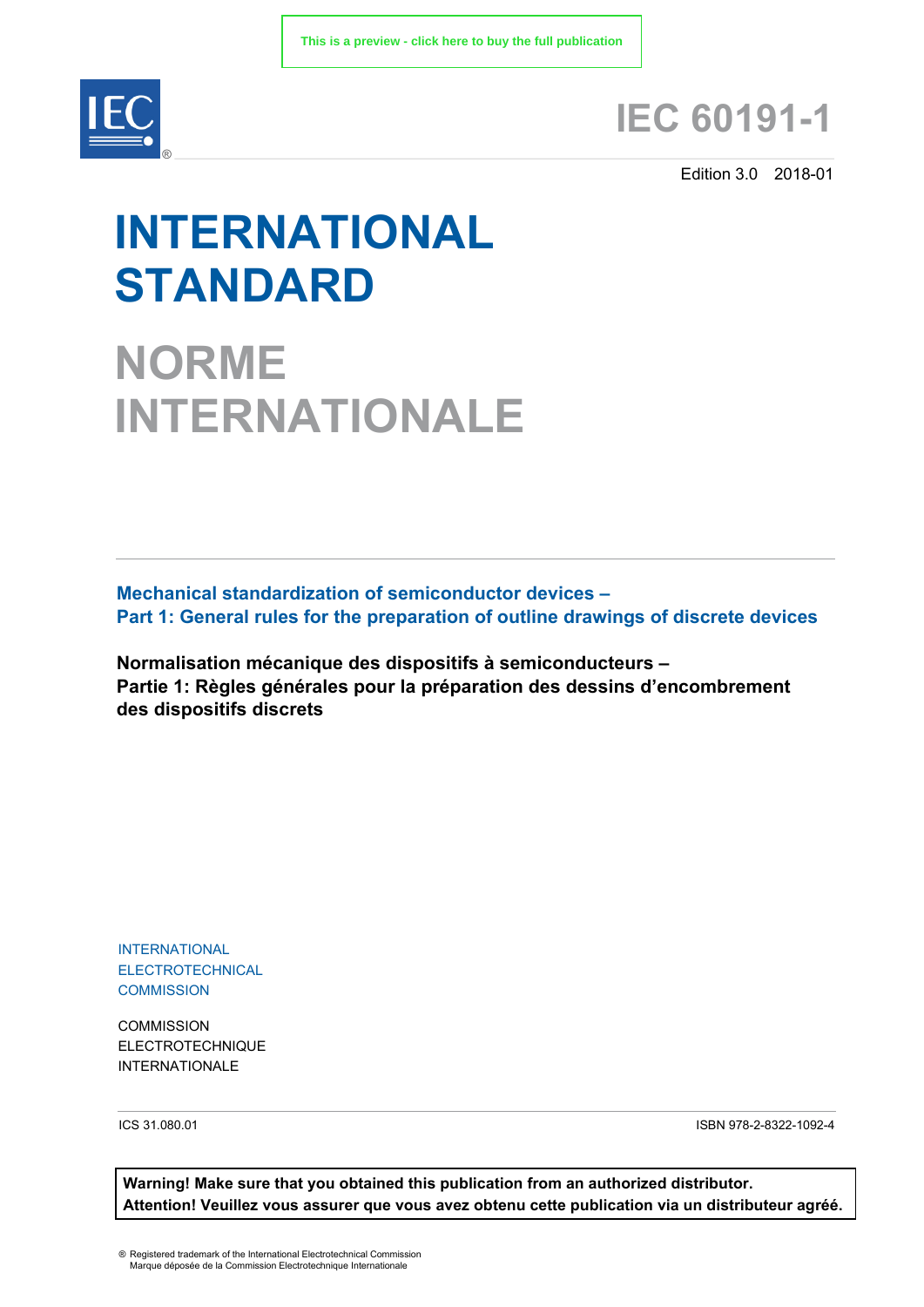– 2 – IEC 60191-1:2018 IEC 2018

# **CONTENTS**

| 1 |       |                                                                                       |  |
|---|-------|---------------------------------------------------------------------------------------|--|
| 2 |       |                                                                                       |  |
| 3 |       |                                                                                       |  |
| 4 |       |                                                                                       |  |
|   | 4.1   |                                                                                       |  |
|   | 4.2   |                                                                                       |  |
|   | 4.3   |                                                                                       |  |
|   | 4.4   |                                                                                       |  |
|   | 4.4.1 |                                                                                       |  |
|   | 4.4.2 |                                                                                       |  |
|   | 4.4.3 |                                                                                       |  |
|   | 4.4.4 |                                                                                       |  |
|   | 4.4.5 | Devices with terminals disposed in a square or rectangular periphery11                |  |
|   | 4.4.6 |                                                                                       |  |
|   | 4.4.7 |                                                                                       |  |
| 5 |       |                                                                                       |  |
|   |       |                                                                                       |  |
|   | 5.1   |                                                                                       |  |
|   | 5.2   |                                                                                       |  |
|   | 5.2.1 |                                                                                       |  |
|   | 5.2.2 | Rules to specify the dimensions and the positions of the terminals on a               |  |
|   | 5.3   |                                                                                       |  |
| 6 |       | Inter-conversion of inch and millimetre dimensions and rules for rounding off14       |  |
| 7 |       |                                                                                       |  |
|   |       |                                                                                       |  |
|   |       |                                                                                       |  |
|   |       | Annex B (informative) Rules to specify the dimensions and positions of terminals on a |  |
|   | B.1   | Example of dimensioning for a circular base outline with no tab and having            |  |
|   |       |                                                                                       |  |
|   | B.1.1 |                                                                                       |  |
|   | B.1.2 |                                                                                       |  |
|   | B.2   | Example of dimensioning for a circular base outline with a tab and having             |  |
|   |       |                                                                                       |  |
|   | B.2.1 |                                                                                       |  |
|   | B.2.2 |                                                                                       |  |
|   |       |                                                                                       |  |
|   |       |                                                                                       |  |
|   | D.1   |                                                                                       |  |
|   | D.2   |                                                                                       |  |
|   | D.3   |                                                                                       |  |
|   |       |                                                                                       |  |
|   |       |                                                                                       |  |
|   | F.1   |                                                                                       |  |
|   | F.1.1 | Maximum and minimum values of toleranced dimensions 33                                |  |
|   | F.1.2 |                                                                                       |  |
|   |       |                                                                                       |  |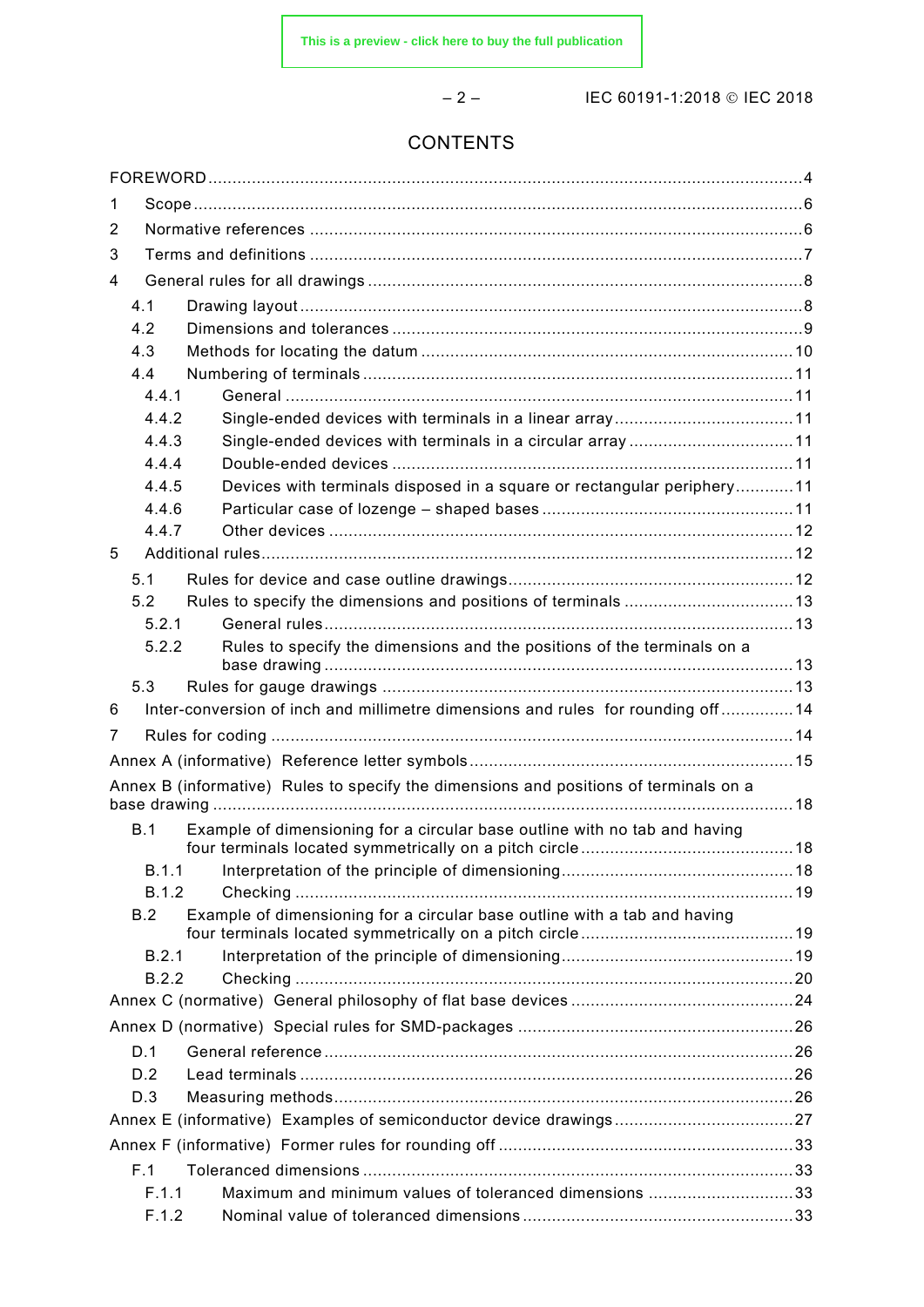$$
-\ 3\ -
$$

| F.2 | Untoleranced dimensions (maximum only or minimum only)33                      |  |
|-----|-------------------------------------------------------------------------------|--|
| F.3 | Untoleranced nominal dimensions given for general information 33              |  |
| F.4 | Untoleranced nominal dimensions given to specify true geometrical positions34 |  |
|     |                                                                               |  |
| G.1 |                                                                               |  |
| G.2 |                                                                               |  |
| G.3 |                                                                               |  |
| G.4 |                                                                               |  |
| G.5 |                                                                               |  |
|     |                                                                               |  |
|     |                                                                               |  |

| Figure 1 – Numbering of terminals for the particular case of lozenge – shaped bases12 |  |
|---------------------------------------------------------------------------------------|--|
|                                                                                       |  |
|                                                                                       |  |
|                                                                                       |  |
|                                                                                       |  |
|                                                                                       |  |
|                                                                                       |  |
|                                                                                       |  |
|                                                                                       |  |
|                                                                                       |  |
|                                                                                       |  |
|                                                                                       |  |
|                                                                                       |  |
|                                                                                       |  |
|                                                                                       |  |
|                                                                                       |  |
|                                                                                       |  |
|                                                                                       |  |
|                                                                                       |  |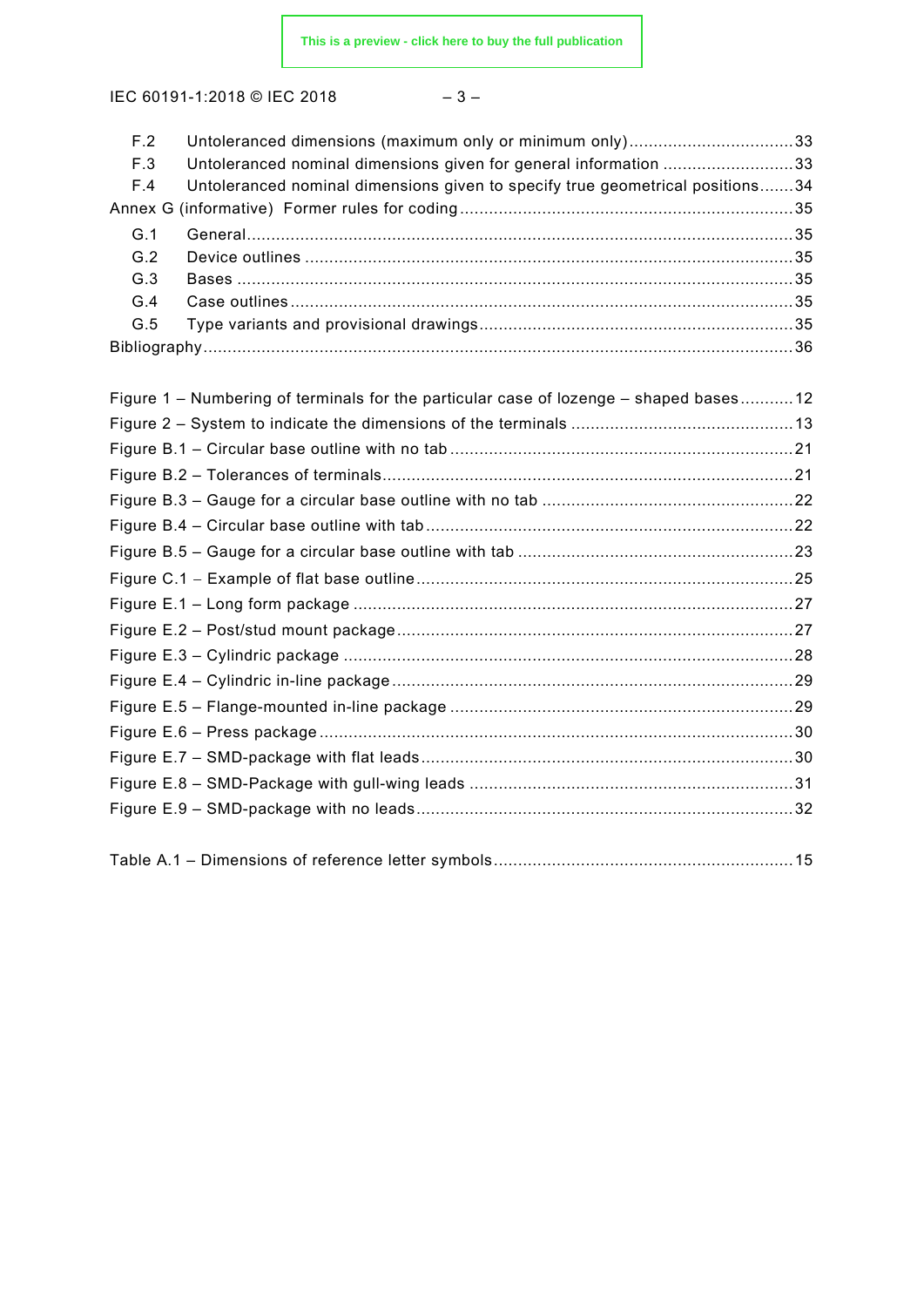**[This is a preview - click here to buy the full publication](https://webstore.iec.ch/publication/33473&preview)**

– 4 – IEC 60191-1:2018 IEC 2018

#### INTERNATIONAL ELECTROTECHNICAL COMMISSION

\_\_\_\_\_\_\_\_\_\_\_\_

#### **MECHANICAL STANDARDIZATION OF SEMICONDUCTOR DEVICES –**

## **Part 1: General rules for the preparation of outline drawings of discrete devices**

#### FOREWORD

- <span id="page-3-0"></span>1) The International Electrotechnical Commission (IEC) is a worldwide organization for standardization comprising all national electrotechnical committees (IEC National Committees). The object of IEC is to promote international co-operation on all questions concerning standardization in the electrical and electronic fields. To this end and in addition to other activities, IEC publishes International Standards, Technical Specifications, Technical Reports, Publicly Available Specifications (PAS) and Guides (hereafter referred to as "IEC Publication(s)"). Their preparation is entrusted to technical committees; any IEC National Committee interested in the subject dealt with may participate in this preparatory work. International, governmental and nongovernmental organizations liaising with the IEC also participate in this preparation. IEC collaborates closely with the International Organization for Standardization (ISO) in accordance with conditions determined by agreement between the two organizations.
- 2) The formal decisions or agreements of IEC on technical matters express, as nearly as possible, an international consensus of opinion on the relevant subjects since each technical committee has representation from all interested IEC National Committees.
- 3) IEC Publications have the form of recommendations for international use and are accepted by IEC National Committees in that sense. While all reasonable efforts are made to ensure that the technical content of IEC Publications is accurate, IEC cannot be held responsible for the way in which they are used or for any misinterpretation by any end user.
- 4) In order to promote international uniformity, IEC National Committees undertake to apply IEC Publications transparently to the maximum extent possible in their national and regional publications. Any divergence between any IEC Publication and the corresponding national or regional publication shall be clearly indicated in the latter.
- 5) IEC itself does not provide any attestation of conformity. Independent certification bodies provide conformity assessment services and, in some areas, access to IEC marks of conformity. IEC is not responsible for any services carried out by independent certification bodies.
- 6) All users should ensure that they have the latest edition of this publication.
- 7) No liability shall attach to IEC or its directors, employees, servants or agents including individual experts and members of its technical committees and IEC National Committees for any personal injury, property damage or other damage of any nature whatsoever, whether direct or indirect, or for costs (including legal fees) and expenses arising out of the publication, use of, or reliance upon, this IEC Publication or any other IEC Publications.
- 8) Attention is drawn to the Normative references cited in this publication. Use of the referenced publications is indispensable for the correct application of this publication.
- 9) Attention is drawn to the possibility that some of the elements of this IEC Publication may be the subject of patent rights. IEC shall not be held responsible for identifying any or all such patent rights.

International Standard IEC 60191-1 has been prepared by subcommittee 47D: Semiconductor devices packaging, of IEC technical committee 47: Semiconductor devices.

This third edition cancels and replaces the second edition published in 2007. This edition constitutes a technical revision.

This edition includes the following significant technical changes with respect to the previous edition:

- a) the Scope has been extended to include surface-mounted semiconductor devices with a lead count less than 8;
- b) a definition of the term "stand-off" has been added;
- c) the methods for locating the datum have been extended to be suitable for SMD-packages;
- d) the visual identification of terminal position one for automatic handling has been clarified;
- e) the rules for the drawing of terminals have been clarified;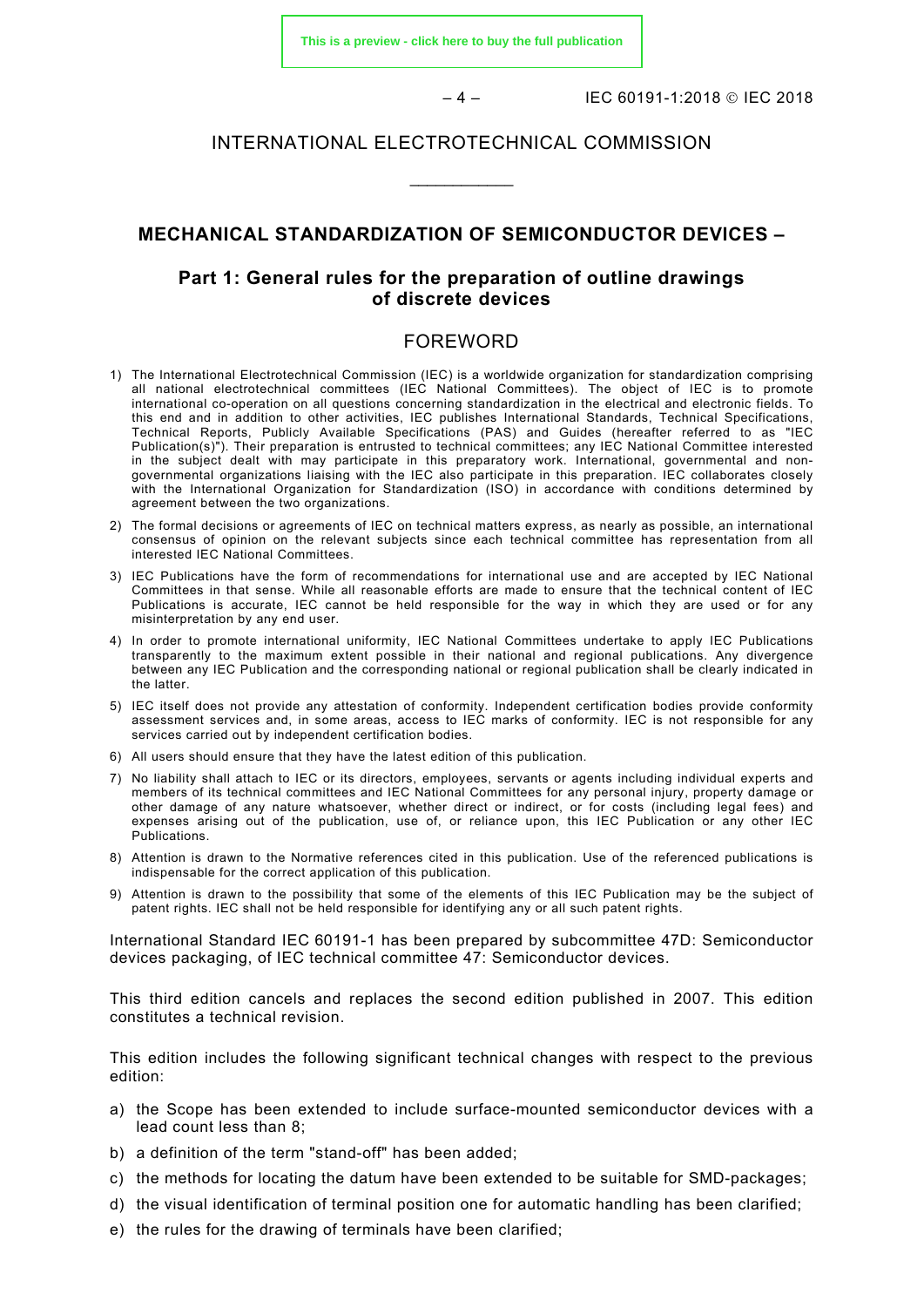IEC 60191-1:2018 © IEC 2018 – 5 –

- f) Table A.1 has been completed with symbols specifically for SMD-packages;
- g) Annex B "Standardization philosophy" has been deleted;
- h) a normative Annex with special rules for SMD-packages has been added;
- i) the examples of semiconductor device drawings have been aligned to state-of-the-art packages including SMD-packages.

The text of this standard is based on the following documents:

| CDV         | Report on voting |
|-------------|------------------|
| 47D/886/CDV | 47D/896/RVC      |

Full information on the voting for the approval of this standard can be found in the report on voting indicated in the above table.

This publication has been drafted in accordance with the ISO/IEC Directives, Part 2.

A list of all parts in the IEC 60191 series, published under the general title *Mechanical standardization of semiconductor devices*, can be found on the IEC website.

The committee has decided that the contents of this publication will remain unchanged until the stability date indicated on the IEC website under "http://webstore.iec.ch" in the data related to the specific publication. At this date, the publication will be

- reconfirmed,
- withdrawn,
- replaced by a revised edition, or
- amended.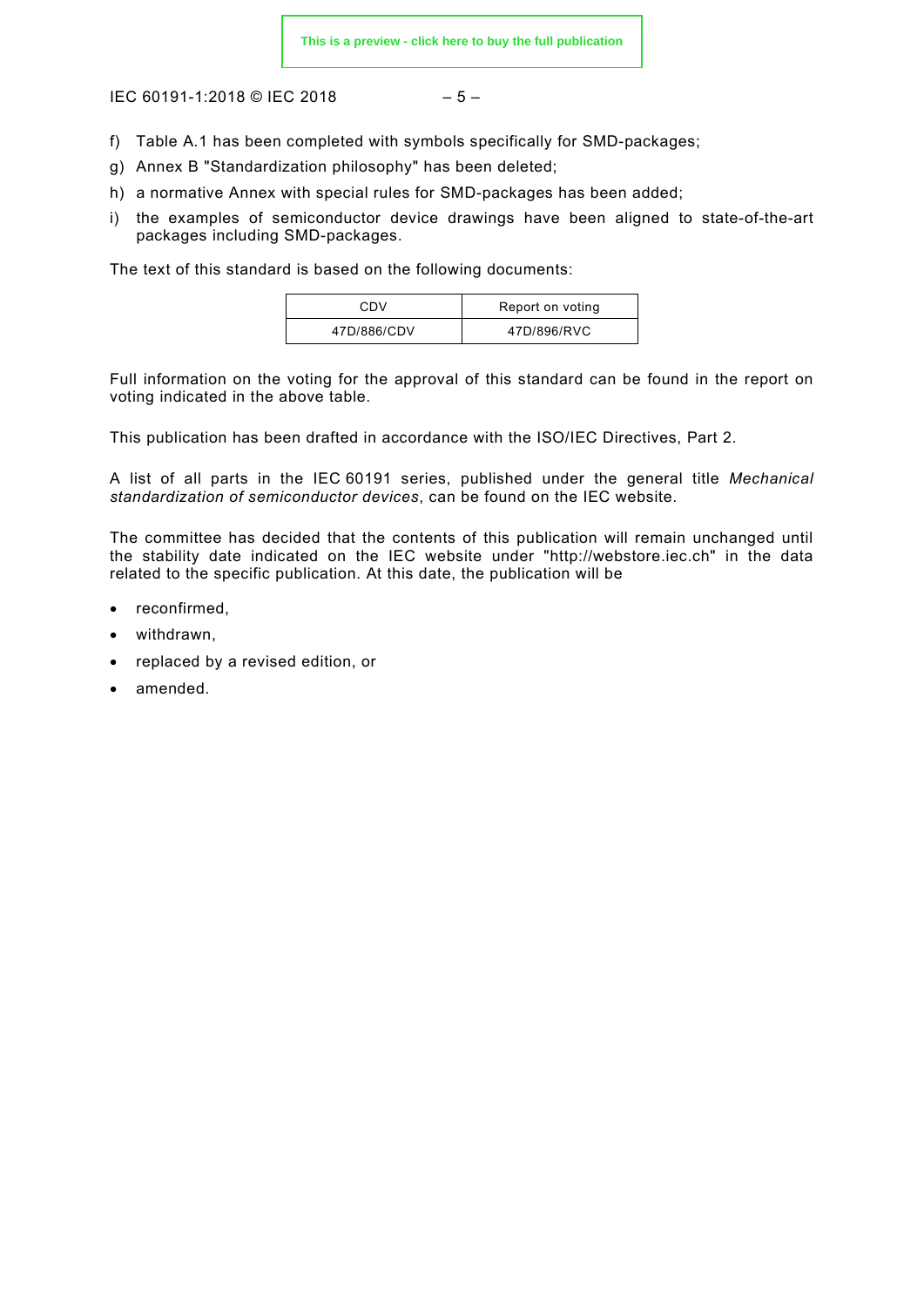$-6 -$  IFC 60191-1:2018 © IFC 2018

## **MECHANICAL STANDARDIZATION OF SEMICONDUCTOR DEVICES –**

# **Part 1: General rules for the preparation of outline drawings of discrete devices**

#### <span id="page-5-0"></span>**1 Scope**

This part of IEC 60191 gives guidelines on the preparation of outline drawings of discrete devices, including discrete surface-mounted semiconductor devices with lead count less than 8.

For the preparation of outline drawings of surface-mounted discrete devices with a lead count higher or equal to 8, IEC 60191-6 should be referred to as well.

The primary object of these drawings is to indicate the space to be allowed for devices in equipment, together with other dimensional characteristics required to ensure mechanical interchangeability.

Complete interchangeability involves other considerations such as the electrical and thermal characteristics of the semiconductor devices concerned.

The international standardization represented by these drawings therefore encourages the manufacturers of devices to comply with the tolerances shown on the drawings in order to extend their range of customers internationally. It also gives equipment designers an assurance of mechanical interchangeability between the devices obtained from suppliers in different countries, provided they allow the space in their equipment that is indicated by the drawings and take note of the more precise information on bases, studs, etc.

NOTE Additional details of reference letter symbols used in this document are given in Annex A.

#### <span id="page-5-1"></span>**2 Normative references**

The following documents are referred to in the text in such a way that some or all of their content constitutes requirements of this document. For dated references, only the edition cited applies. For undated references, the latest edition of the referenced document (including any amendments) applies.

IEC 60191-2, *Mechanical standardization of semiconductor devices – Part 2: Dimensions* 

IEC 60191-4, *Mechanical standardization of semiconductor devices – Part 4: Coding system and classification into forms of package outlines for semiconductor device packages*

IEC 60191-6-1, *Mechanical standardization of semiconductor devices – Part 6-1: General rules for the preparation of outline drawings of surface mounted semiconductor device packages – Design guide for gull-wing lead terminals*

IEC 60191-6-3, *Mechanical standardization of semiconductor devices – Part 6-3: General rules for the preparation of outline drawings of surface mounted semiconductor device packages – Measuring methods for package dimensions of quad flat packs (QFP)*

IEC 60191-6-20, *Mechanical standardization of semiconductor devices – Part 6-20: General rules for the preparation of outline drawings of surface mounted semiconductor device packages – Measuring methods for package dimensions of small outline J-lead packages (SOJ)*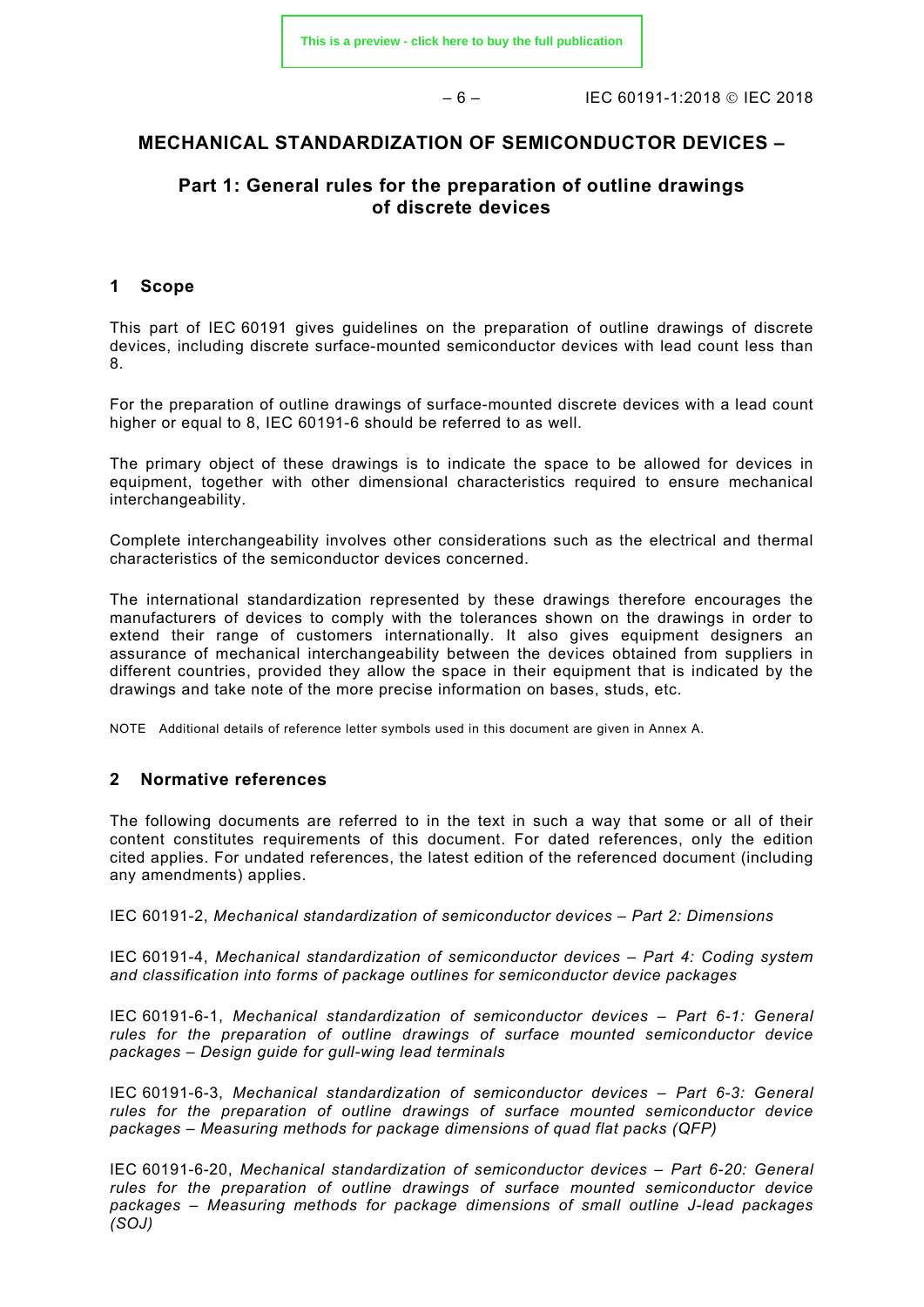IEC 60191-1:2018 © IEC 2018 – 7 –

<span id="page-6-0"></span>IEC 60191-6-21, *Mechanical standardization of semiconductor devices – Part 6-21: General rules for the preparation of outline drawings of surface mounted semiconductor device packages – Measuring methods for package dimensions of small outline packages (SOP)*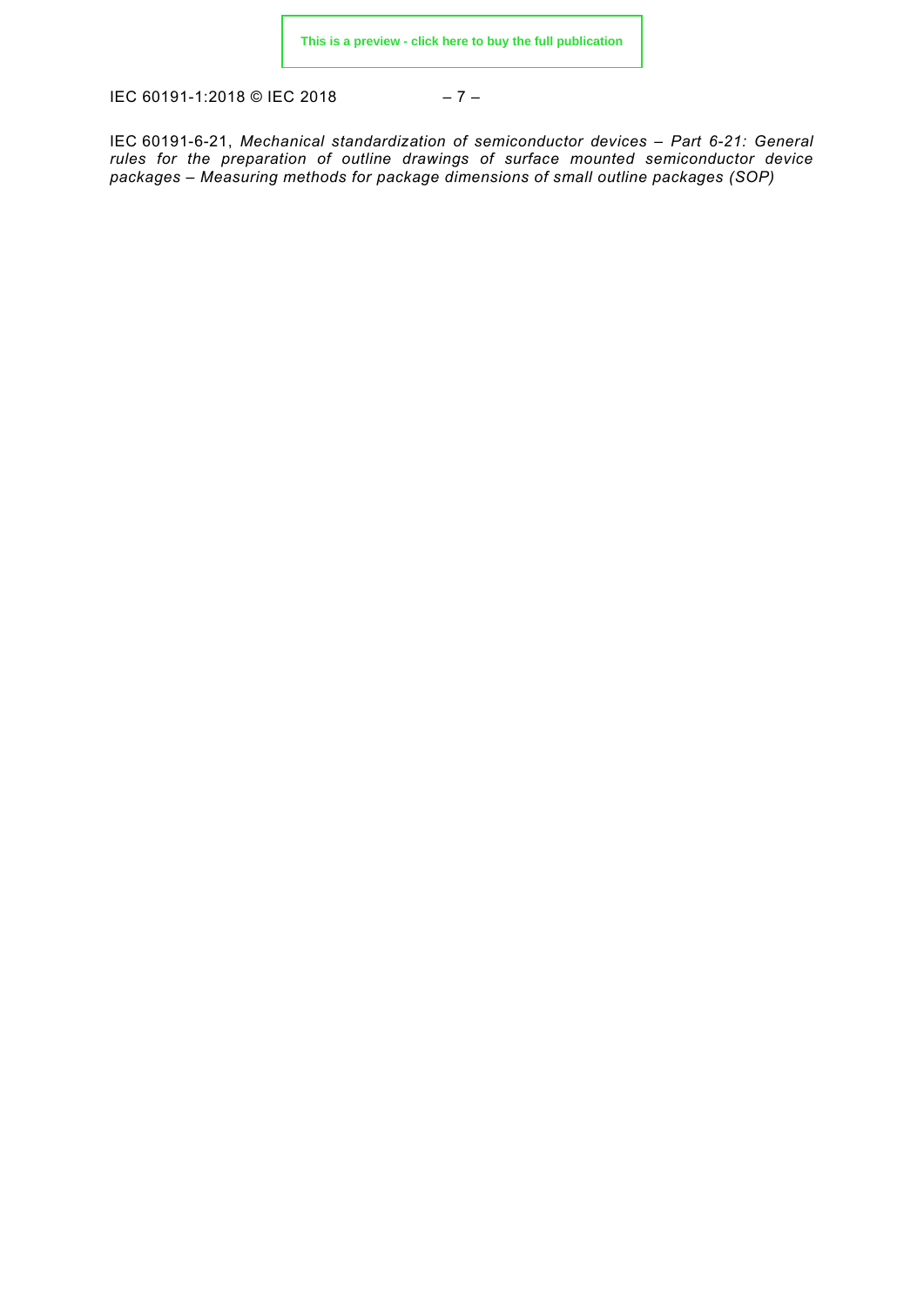# SOMMAIRE

| 1 |                                                                              |                                                                                                                                                   |  |
|---|------------------------------------------------------------------------------|---------------------------------------------------------------------------------------------------------------------------------------------------|--|
| 2 |                                                                              |                                                                                                                                                   |  |
| 3 |                                                                              |                                                                                                                                                   |  |
| 4 |                                                                              |                                                                                                                                                   |  |
|   | 4.1                                                                          |                                                                                                                                                   |  |
|   | 4.2                                                                          |                                                                                                                                                   |  |
|   | 4.3                                                                          |                                                                                                                                                   |  |
|   | 4.4                                                                          |                                                                                                                                                   |  |
|   | 4.4.1                                                                        |                                                                                                                                                   |  |
|   | 4.4.2                                                                        | Dispositifs à extrémité unique comprenant des broches agencées selon                                                                              |  |
|   | 4.4.3                                                                        | Dispositifs à extrémité unique comprenant des broches agencées selon                                                                              |  |
|   | 4.4.4                                                                        |                                                                                                                                                   |  |
|   | 4.4.5                                                                        | Dispositifs comprenant des broches disposées selon une périphérie                                                                                 |  |
|   | 4.4.6                                                                        |                                                                                                                                                   |  |
|   | 4.4.7                                                                        |                                                                                                                                                   |  |
| 5 |                                                                              |                                                                                                                                                   |  |
|   | 5.1                                                                          | Règles pour les dessins d'encombrement du dispositif et du boîtier 49                                                                             |  |
|   | 5.2                                                                          | Règles relatives à la spécification des dimensions et positions des broches 50                                                                    |  |
|   | 5.2.1                                                                        |                                                                                                                                                   |  |
|   | 5.2.2                                                                        | Règles de spécification des dimensions et des positions des broches                                                                               |  |
|   | 5.3                                                                          |                                                                                                                                                   |  |
| 6 |                                                                              | Interconversion de dimensions en pouces et en millimètres et règles pour arrondir 51                                                              |  |
| 7 |                                                                              |                                                                                                                                                   |  |
|   |                                                                              |                                                                                                                                                   |  |
|   | Annexe B (informative) Règles relatives aux spécifications des dimensions et |                                                                                                                                                   |  |
|   | B.1                                                                          | Exemple de dimensionnement pour une structure de base circulaire sans<br>languette et présentant quatre broches situées de manière symétrique sur |  |
|   | <b>B.1.1</b>                                                                 |                                                                                                                                                   |  |
|   | B.1.2                                                                        |                                                                                                                                                   |  |
|   | B.2                                                                          | Exemple de dimensionnement pour une structure de base circulaire avec<br>une languette et comprenant quatre broches situées de manière symétrique |  |
|   | B.2.1                                                                        |                                                                                                                                                   |  |
|   | B.2.2                                                                        |                                                                                                                                                   |  |
|   |                                                                              |                                                                                                                                                   |  |
|   |                                                                              |                                                                                                                                                   |  |
|   |                                                                              |                                                                                                                                                   |  |
|   | D.1                                                                          |                                                                                                                                                   |  |
|   | D.2                                                                          |                                                                                                                                                   |  |
|   | D.3                                                                          |                                                                                                                                                   |  |
|   |                                                                              | Annexe E (informative) Exemples de dessins de dispositifs à semiconducteurs 66                                                                    |  |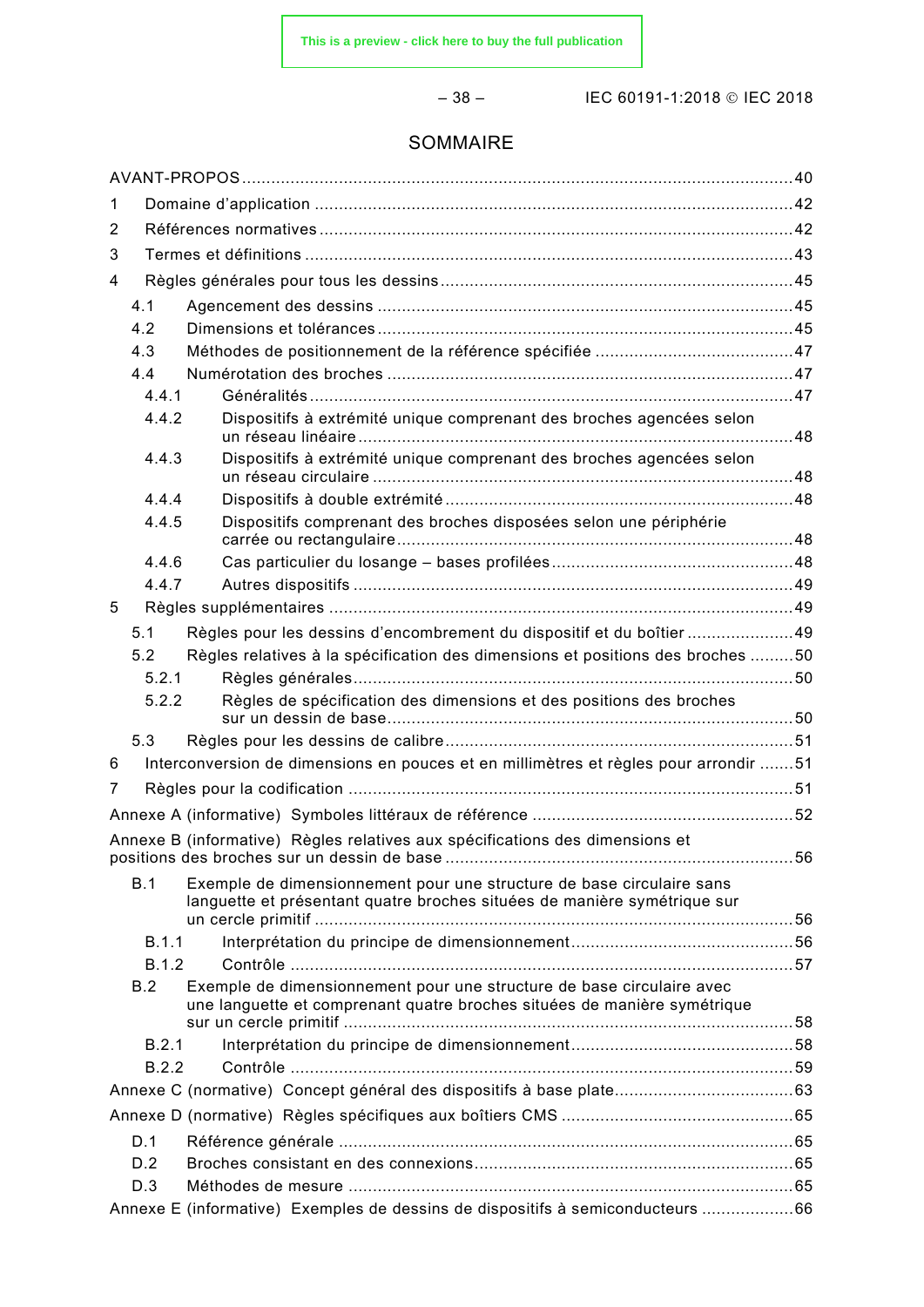$$
-39-
$$

| F.1   |                                                                                |  |
|-------|--------------------------------------------------------------------------------|--|
| F.1.1 |                                                                                |  |
| F.1.2 |                                                                                |  |
| F.2   | Dimensions non tolérancées (maximales uniquement ou minimales                  |  |
| F.3   | Dimensions nominales non tolérancées indiquées à titre d'information           |  |
| F.4   | Dimensions nominales non tolérancées indiquées pour spécifier des              |  |
|       |                                                                                |  |
| G.1   |                                                                                |  |
| G.2   |                                                                                |  |
| G.3   |                                                                                |  |
| G.4   |                                                                                |  |
| G.5   |                                                                                |  |
|       |                                                                                |  |
|       | Figure 1 – Numérotation des broches dans le cas particulier du losange – bases |  |
|       |                                                                                |  |
|       |                                                                                |  |

| Figure B.3 - Calibre pour une structure de base circulaire sans languette 61 |  |
|------------------------------------------------------------------------------|--|
|                                                                              |  |
| Figure B.5 - Calibre pour une structure de base circulaire avec languette 62 |  |
|                                                                              |  |
|                                                                              |  |
|                                                                              |  |
|                                                                              |  |
|                                                                              |  |
|                                                                              |  |
|                                                                              |  |
|                                                                              |  |
|                                                                              |  |
|                                                                              |  |
|                                                                              |  |
|                                                                              |  |

Tableau A.1 – Dimensions des symboles littéraux de référence ............................................53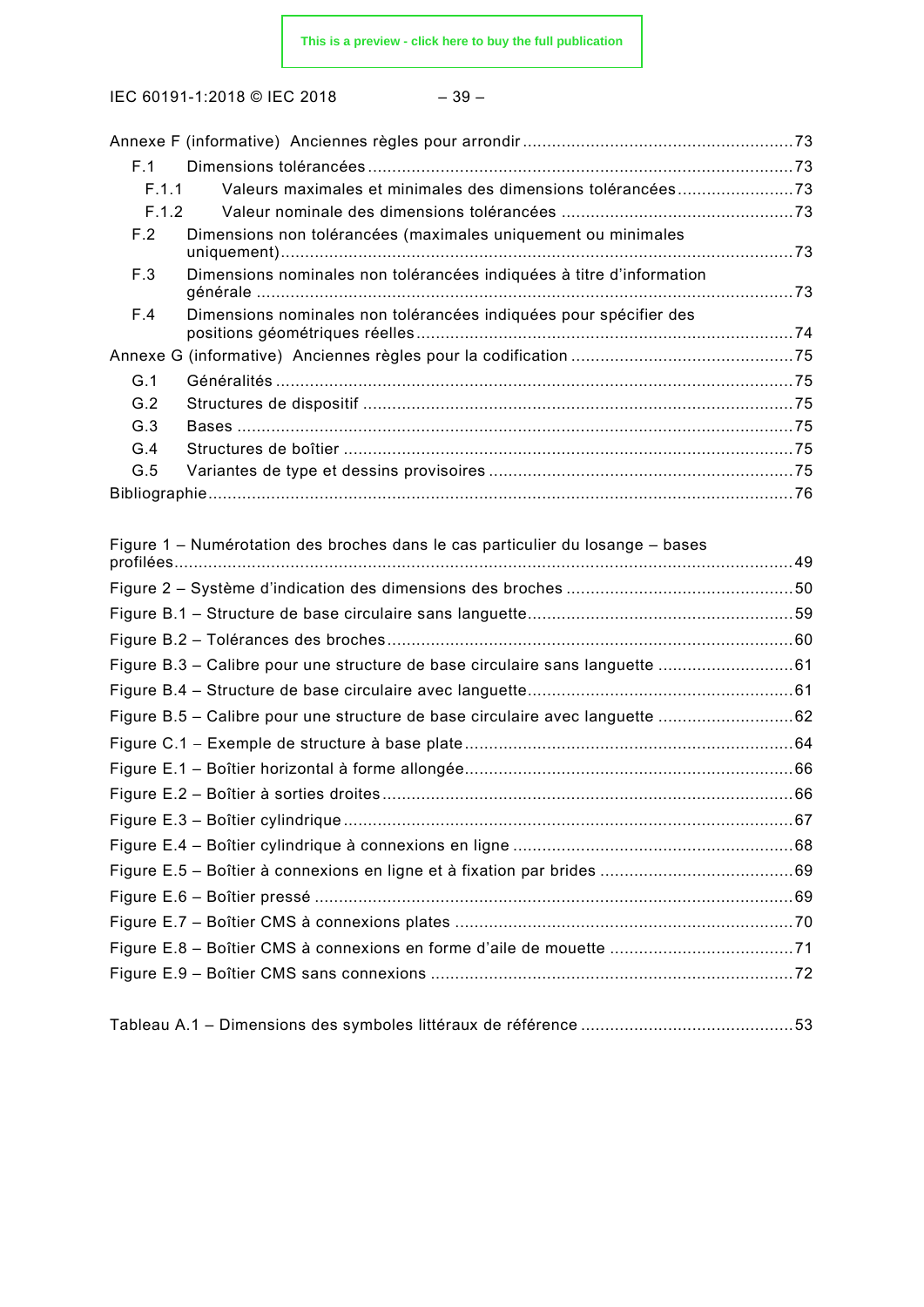**[This is a preview - click here to buy the full publication](https://webstore.iec.ch/publication/33473&preview)**

 $-40 -$  IEC 60191-1:2018 © IEC 2018

#### COMMISSION ÉLECTROTECHNIQUE INTERNATIONALE

\_\_\_\_\_\_\_\_\_\_\_\_

# **NORMALISATION MÉCANIQUE DES DISPOSITIFS À SEMICONDUCTEURS –**

#### **Partie 1: Règles générales pour la préparation des dessins d'encombrement des dispositifs discrets**

#### AVANT-PROPOS

- <span id="page-9-0"></span>1) La Commission Electrotechnique Internationale (IEC) est une organisation mondiale de normalisation composée de l'ensemble des comités électrotechniques nationaux (Comités nationaux de l'IEC). L'IEC a pour objet de favoriser la coopération internationale pour toutes les questions de normalisation dans les domaines de l'électricité et de l'électronique. A cet effet, l'IEC – entre autres activités – publie des Normes internationales, des Spécifications techniques, des Rapports techniques, des Spécifications accessibles au public (PAS) et des Guides (ci-après dénommés "Publication(s) de l'IEC"). Leur élaboration est confiée à des comités d'études, aux travaux desquels tout Comité national intéressé par le sujet traité peut participer. Les organisations internationales, gouvernementales et non gouvernementales, en liaison avec l'IEC, participent également aux travaux. L'IEC collabore étroitement avec l'Organisation Internationale de Normalisation (ISO), selon des conditions fixées par accord entre les deux organisations.
- 2) Les décisions ou accords officiels de l'IEC concernant les questions techniques représentent, dans la mesure du possible, un accord international sur les sujets étudiés, étant donné que les Comités nationaux de l'IEC intéressés sont représentés dans chaque comité d'études.
- 3) Les Publications de l'IEC se présentent sous la forme de recommandations internationales et sont agréées comme telles par les Comités nationaux de l'IEC. Tous les efforts raisonnables sont entrepris afin que l'IEC s'assure de l'exactitude du contenu technique de ses publications; l'IEC ne peut pas être tenue responsable de l'éventuelle mauvaise utilisation ou interprétation qui en est faite par un quelconque utilisateur final.
- 4) Dans le but d'encourager l'uniformité internationale, les Comités nationaux de l'IEC s'engagent, dans toute la mesure possible, à appliquer de façon transparente les Publications de l'IEC dans leurs publications nationales et régionales. Toutes divergences entre toutes Publications de l'IEC et toutes publications nationales ou régionales correspondantes doivent être indiquées en termes clairs dans ces dernières.
- 5) L'IEC elle-même ne fournit aucune attestation de conformité. Des organismes de certification indépendants fournissent des services d'évaluation de conformité et, dans certains secteurs, accèdent aux marques de conformité de l'IEC. L'IEC n'est responsable d'aucun des services effectués par les organismes de certification indépendants.
- 6) Tous les utilisateurs doivent s'assurer qu'ils sont en possession de la dernière édition de cette publication.
- 7) Aucune responsabilité ne doit être imputée à l'IEC, à ses administrateurs, employés, auxiliaires ou mandataires, y compris ses experts particuliers et les membres de ses comités d'études et des Comités nationaux de l'IEC, pour tout préjudice causé en cas de dommages corporels et matériels, ou de tout autre dommage de quelque nature que ce soit, directe ou indirecte, ou pour supporter les coûts (y compris les frais de justice) et les dépenses découlant de la publication ou de l'utilisation de cette Publication de l'IEC ou de toute autre Publication de l'IEC, ou au crédit qui lui est accordé.
- 8) L'attention est attirée sur les références normatives citées dans cette publication. L'utilisation de publications référencées est obligatoire pour une application correcte de la présente publication.
- 9) L'attention est attirée sur le fait que certains des éléments de la présente publication de l'IEC peuvent faire l'objet de droits de brevet. L'IEC ne saurait être tenue pour responsable de ne pas avoir identifié de tels droits de brevets.

La Norme internationale IEC 60191-1 a été établie par le sous-comité 47D: Boîtiers des dispositifs semiconducteurs, du comité d'études 47 de l'IEC: Dispositifs à semiconducteurs.

Cette troisième édition annule et remplace la deuxième édition parue en 2007. Cette édition constitue une révision technique.

Cette édition inclut les modifications techniques majeures suivantes par rapport à l'édition précédente:

- a) le domaine d'application a été étendu pour couvrir les dispositifs à semiconducteurs pour montage en surface dont le nombre de connexions est inférieur à 8;
- b) une définition du terme "élévation" a été ajoutée;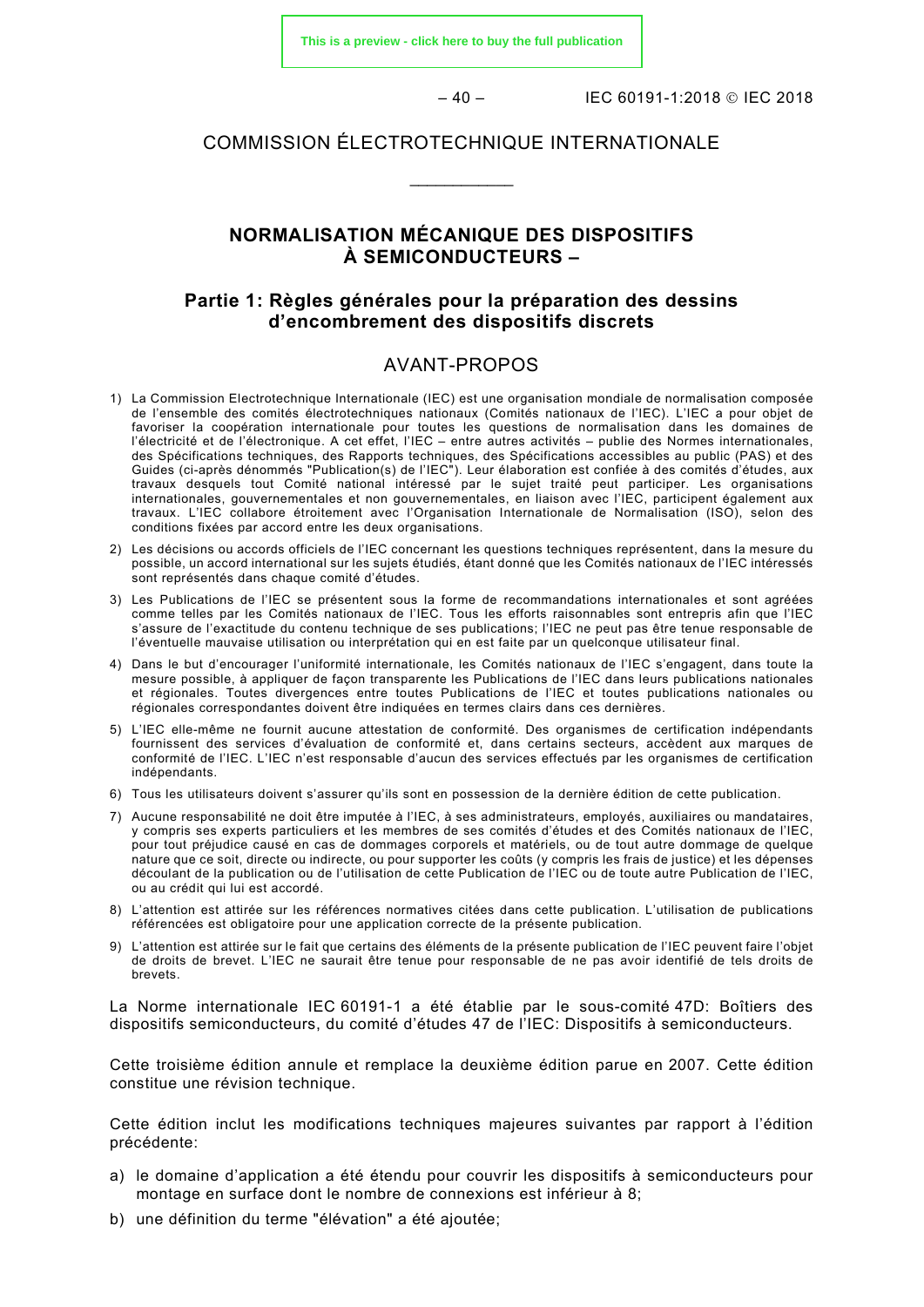$$
-41-
$$

- c) les méthodes de positionnement de la référence spécifiée ont été étendues pour englober les boîtiers des composants pour montage en surface (CMS);
- d) l'identification visuelle de la position de broche nº 1, dans le cadre des procédures de manipulation automatique, a été clarifiée;
- e) les règles de représentation des broches ont été clarifiées;
- f) le Tableau A.1 a été complété avec des symboles spécifiquement destinés aux boîtiers CMS;
- g) l'Annexe B "Concept de normalisation" a été supprimée;
- h) une annexe normative avec des règles spécifiques aux boîtiers CMS a été ajoutée;
- i) les exemples de dessins de dispositifs à semiconducteurs ont été alignés sur l'état de l'art des boîtiers, en englobant les boîtiers CMS.

La présente version bilingue (2022-03) correspond à la version anglaise monolingue publiée en 2018-01.

La version française de cette norme n'a pas été soumise au vote.

Cette publication a été rédigée selon les Directives ISO/IEC, Partie 2.

Une liste de toutes les parties de la série IEC 60191, publiées sous le titre général *Normalisation mécanique des dispositifs à semiconducteurs*, se trouve sur le site web de l'IEC.

Le comité a décidé que le contenu de cette publication ne sera pas modifié avant la date de stabilité indiquée sur le site web de l'IEC sous "http://webstore.iec.ch" dans les données relatives à la publication recherchée. A cette date, la publication sera

- reconduite,
- supprimée.
- remplacée par une édition révisée, ou
- amendée.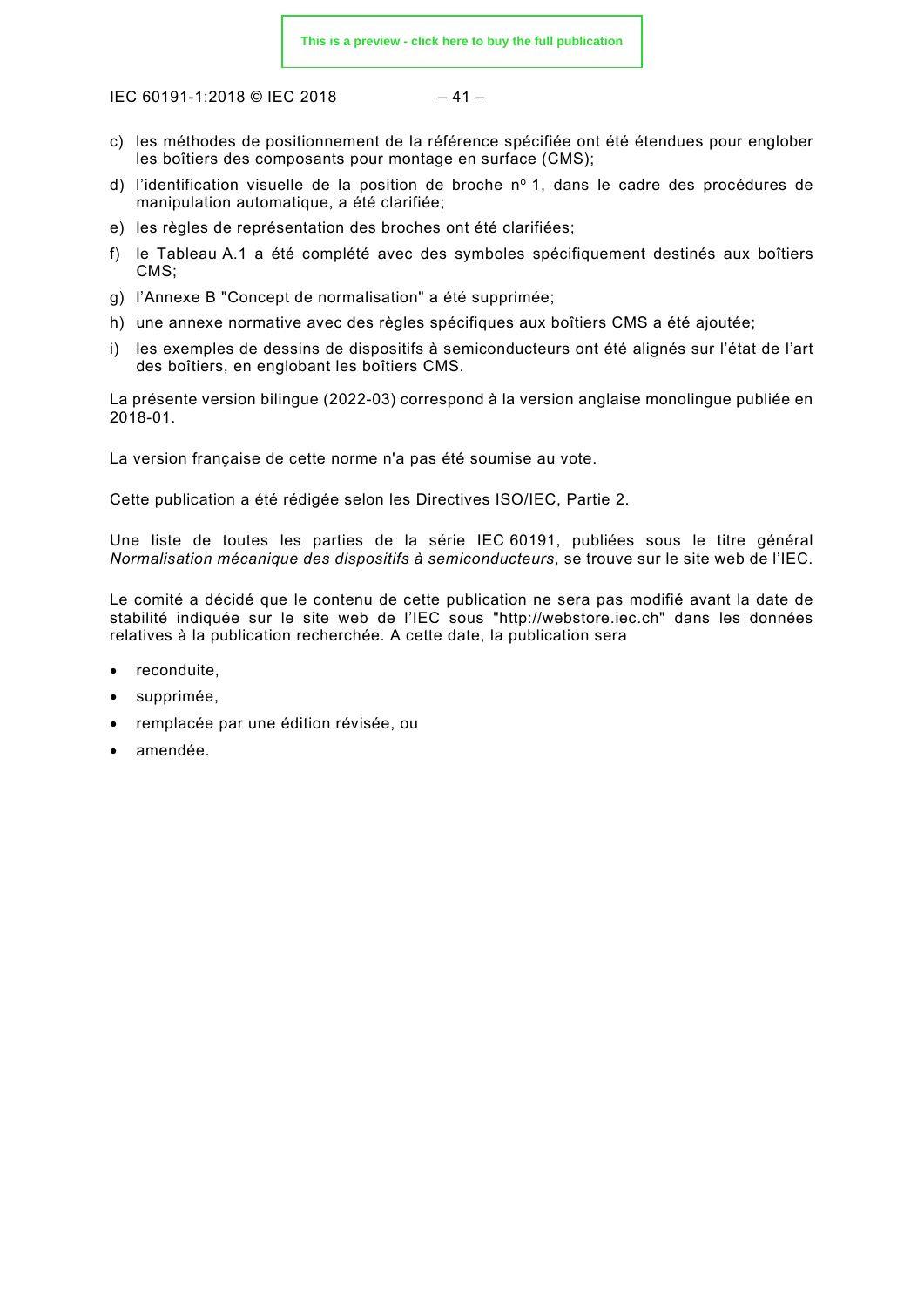$-42 - 15$  IFC 60191-1:2018 © IFC 2018

# **NORMALISATION MÉCANIQUE DES DISPOSITIFS À SEMICONDUCTEURS –**

# **Partie 1: Règles générales pour la préparation des dessins d'encombrement des dispositifs discrets**

#### <span id="page-11-0"></span>**1 Domaine d'application**

La présente partie de l'IEC 60191 donne des lignes directrices pour la préparation des dessins d'encombrement des dispositifs discrets, comprenant les dispositifs discrets à semiconducteurs pour montage en surface dont le nombre de connexions est inférieur à 8.

Il convient également de se référer à l'IEC 60191-6 pour la préparation des dessins d'encombrement des dispositifs discrets pour montage en surface dont le nombre de connexions est supérieur ou égal à 8.

L'objectif principal de ces dessins consiste à indiquer l'espace à octroyer aux dispositifs dans un équipement, ainsi que d'autres caractéristiques dimensionnelles exigées pour assurer une interchangeabilité mécanique.

Une interchangeabilité complète implique de prendre en considération d'autres paramètres, tels que les caractéristiques électriques et thermiques des dispositifs à semiconducteurs concernés.

La normalisation internationale représentée par ces dessins encourage par conséquent les fabricants des dispositifs à se conformer aux tolérances indiquées sur les dessins, afin d'étendre leur panel de clients au niveau international. Elle donne également aux concepteurs de l'équipement l'assurance d'une interchangeabilité mécanique entre les dispositifs obtenus auprès des fournisseurs de différents pays, à condition qu'ils octroient à leur équipement l'espace indiqué dans les dessins, et qu'ils prennent note des informations les plus précises concernant les bases, ergots, etc.

NOTE Des détails supplémentaires concernant les symboles littéraux de référence utilisés dans le présent document sont donnés à l'Annexe A.

#### <span id="page-11-1"></span>**2 Références normatives**

Les documents suivants sont cités dans le texte de sorte qu'ils constituent, pour tout ou partie de leur contenu, des exigences du présent document. Pour les références datées, seule l'édition citée s'applique. Pour les références non datées, la dernière édition du document de référence s'applique (y compris les éventuels amendements).

IEC 60191-2, *Normalisation mécanique des dispositifs à semiconducteurs – Partie 2: Dimensions* 

IEC 60191-4, *Normalisation mécanique des dispositifs à semiconducteurs – Partie 4: Système de codification et classification en formes des structures des boîtiers pour dispositifs à semiconducteurs*

IEC 60191-6-1, *Normalisation mécanique des dispositifs à semiconducteurs – Partie 6-1: Règles générales pour la préparation des dessins d'encombrement des dispositifs à semiconducteurs pour montage en surface – Guide de conception pour les boîtiers à broches en forme d'ailes de mouette* (disponible en anglais seulement)